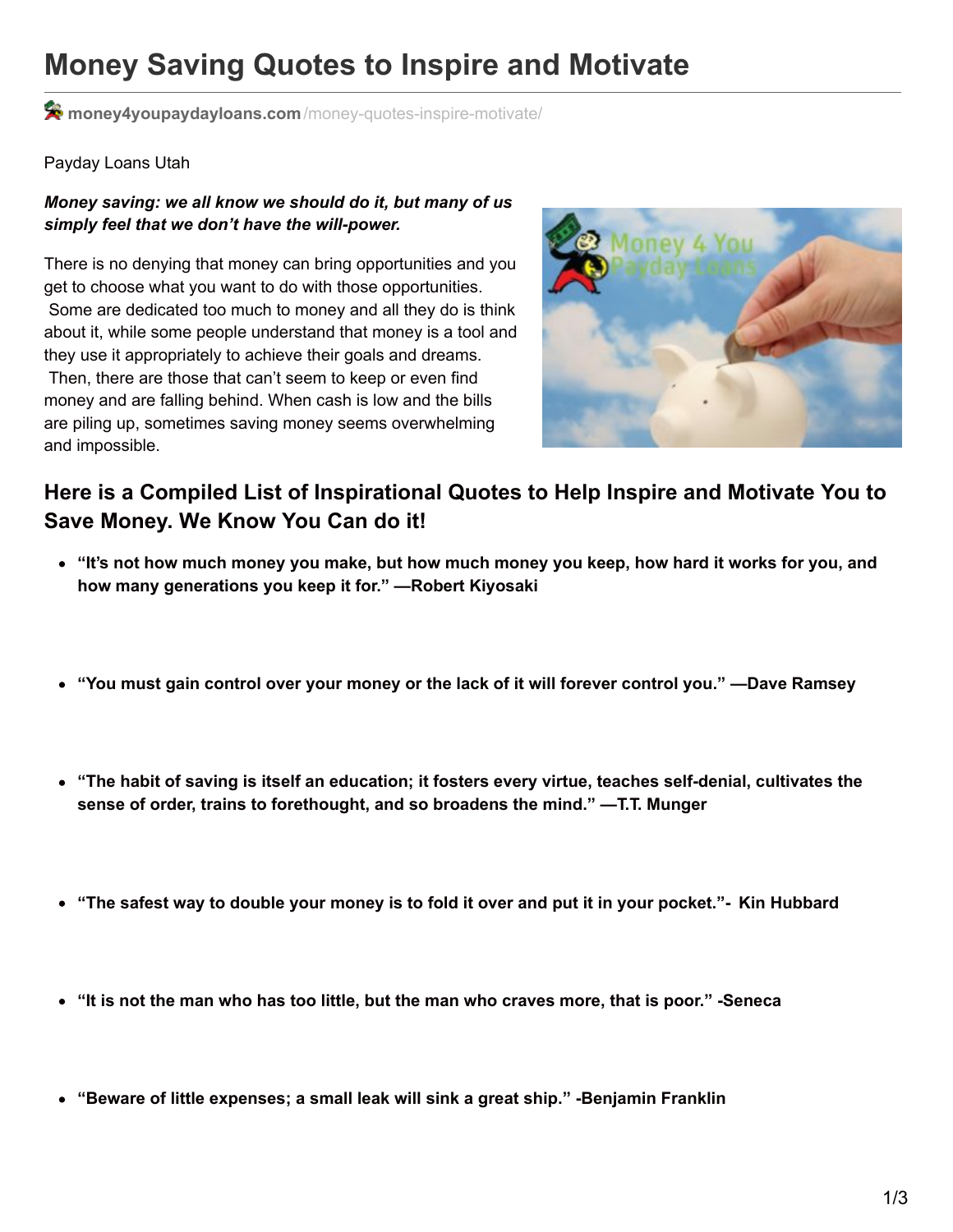- **"Someone's sitting in the shade today because someone planted a tree a long time ago." -Warren Buffett**
- "Americans spend all or most of their income on things that have little or no lasting value!" -Thomas **Stanley**
- **"Be thankful for what you have; you'll end up having more. If you concentrate on what you don't have, you will never, ever have enough."- Oprah Winfrey**
- **"Too many people spend money they haven't earned, to buy things they don't want, to impress people they don't like." – Will Smith**
- **"The person who doesn't know where his next dollar is coming from usually doesn't know where his last dollar went." – Unknown**
- **"The art is not in making money, but in keeping it." – Proverb**
- **"Never spend your money before you have earned it." —Thomas Jefferson**
- **"There is a gigantic difference between earning a great deal of money and being rich." —Marlene Dietrich**
- "A simple fact that is hard to learn is that the time to save money is when you have some." Joe **Moore**
- "Don't tell me where your priorities are. Show me where you spend your money and I'll tell you what **they are." —James W. Frick**